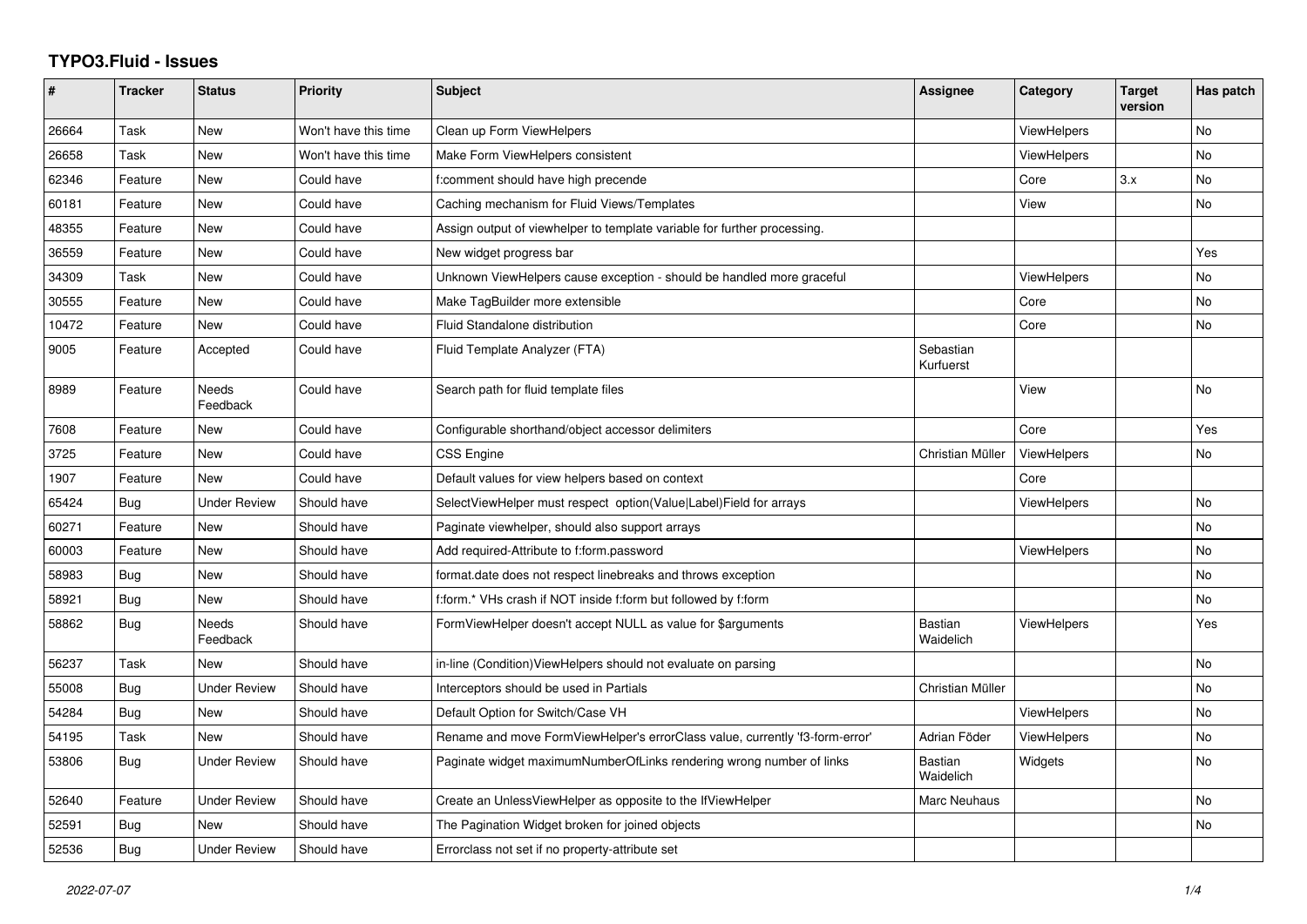| #     | <b>Tracker</b> | <b>Status</b>            | <b>Priority</b> | <b>Subject</b>                                                                                | Assignee               | Category           | <b>Target</b><br>version | Has patch |
|-------|----------------|--------------------------|-----------------|-----------------------------------------------------------------------------------------------|------------------------|--------------------|--------------------------|-----------|
| 52419 | <b>Bug</b>     | <b>New</b>               | Should have     | Wrong PHPDocs notation for default value inline f:translate viewhelper                        |                        |                    | 2.0                      | <b>No</b> |
| 51277 | Feature        | <b>New</b>               | Should have     | ViewHelper context should be aware of actual file occurrence                                  |                        |                    |                          | No        |
| 50888 | Bug            | <b>Under Review</b>      | Should have     | WSOD by changing name of section and if Fluid caches are generated                            |                        |                    |                          | No        |
| 49756 | Feature        | <b>Under Review</b>      | Should have     | Select values by array key in checkbox viewhelper                                             |                        |                    |                          | No        |
| 49600 | Bug            | New                      | Should have     | f:form tag shown as a HTML on frontend                                                        |                        | ViewHelpers        |                          | No        |
| 47669 | Task           | New                      | Should have     | FormViewHelper does not define the default request method                                     |                        |                    |                          | No.       |
| 47006 | Bug            | <b>Under Review</b>      | Should have     | widget identifier are not unique                                                              |                        |                    |                          | No        |
| 46545 | Feature        | New                      | Should have     | Better support for arrays in options of SelectViewHelper                                      |                        |                    |                          | No        |
| 46289 | Bug            | <b>Needs</b><br>Feedback | Should have     | Enable Escaping Interceptor in XML request format                                             |                        | View               | 2.0.1                    | No        |
| 46257 | Feature        | <b>Under Review</b>      | Should have     | Add escape sequence support for Fluid                                                         |                        | Core               |                          | No        |
| 46091 | Task           | Needs<br>Feedback        | Should have     | Show source file name and position on exceptions during parsing                               |                        |                    |                          | No        |
| 45394 | Task           | <b>New</b>               | Should have     | Forwardport Unit test for standalone view                                                     |                        | View               |                          | No        |
| 45345 | Feature        | <b>Needs</b><br>Feedback | Should have     | Easy to use comments for fluid that won't show in output                                      |                        |                    |                          |           |
| 45153 | Feature        | <b>New</b>               | Should have     | f:be.menus.actionMenuItem - Detection of the current select option is insufficient            |                        |                    |                          | No        |
| 44234 | Bug            | <b>Under Review</b>      | Should have     | selectViewHelper's sorting does not respect locale collation                                  |                        | ViewHelpers        | 2.1                      | No        |
| 43346 | Feature        | Under Review             | Should have     | Allow property mapping configuration via template                                             | Karsten<br>Dambekalns  | ViewHelpers        | 2.1                      | No        |
| 43072 | Task           | <b>New</b>               | Should have     | Remove TOKENS for adding templates fallback in Backporter                                     |                        | View               |                          | <b>No</b> |
| 43071 | Task           | New                      | Should have     | Remove TOKENS for adding fallback teplates in B                                               |                        |                    |                          | No        |
| 42743 | Task           | <b>New</b>               | Should have     | Remove inline style for hidden form fields                                                    |                        |                    |                          | No        |
| 42397 | Feature        | <b>New</b>               | Should have     | Missing viewhelper for general links                                                          |                        |                    |                          | No        |
| 40998 | Bug            | <b>Under Review</b>      | Should have     | Missing parent request namespaces in form field name prefix                                   | Sebastian<br>Kurfuerst | <b>ViewHelpers</b> | 1.1.1                    | <b>No</b> |
| 40081 | Feature        | <b>New</b>               | Should have     | Allow assigned variables as keys in arrays                                                    |                        |                    |                          | No        |
| 39990 | Bug            | <b>New</b>               | Should have     | Same form twice in one template: hidden fields for empty values are only rendered<br>once     |                        | Core               |                          | <b>No</b> |
| 39936 | Feature        | <b>New</b>               | Should have     | registerTagAttribute should handle default values                                             |                        | ViewHelpers        |                          | <b>No</b> |
| 38130 | Feature        | <b>New</b>               | Should have     | Checkboxes and multiple select fields should have an assignable default value                 |                        |                    |                          | No        |
| 37619 | <b>Bug</b>     | New                      | Should have     | Fatal Error when using variable in name attribute of Section ViewHelper                       |                        | ViewHelpers        |                          | No        |
| 37095 | Feature        | <b>New</b>               | Should have     | It should be possible to set a different template on a Fluid TemplateView inside an<br>action | Christopher<br>Hlubek  |                    |                          | No        |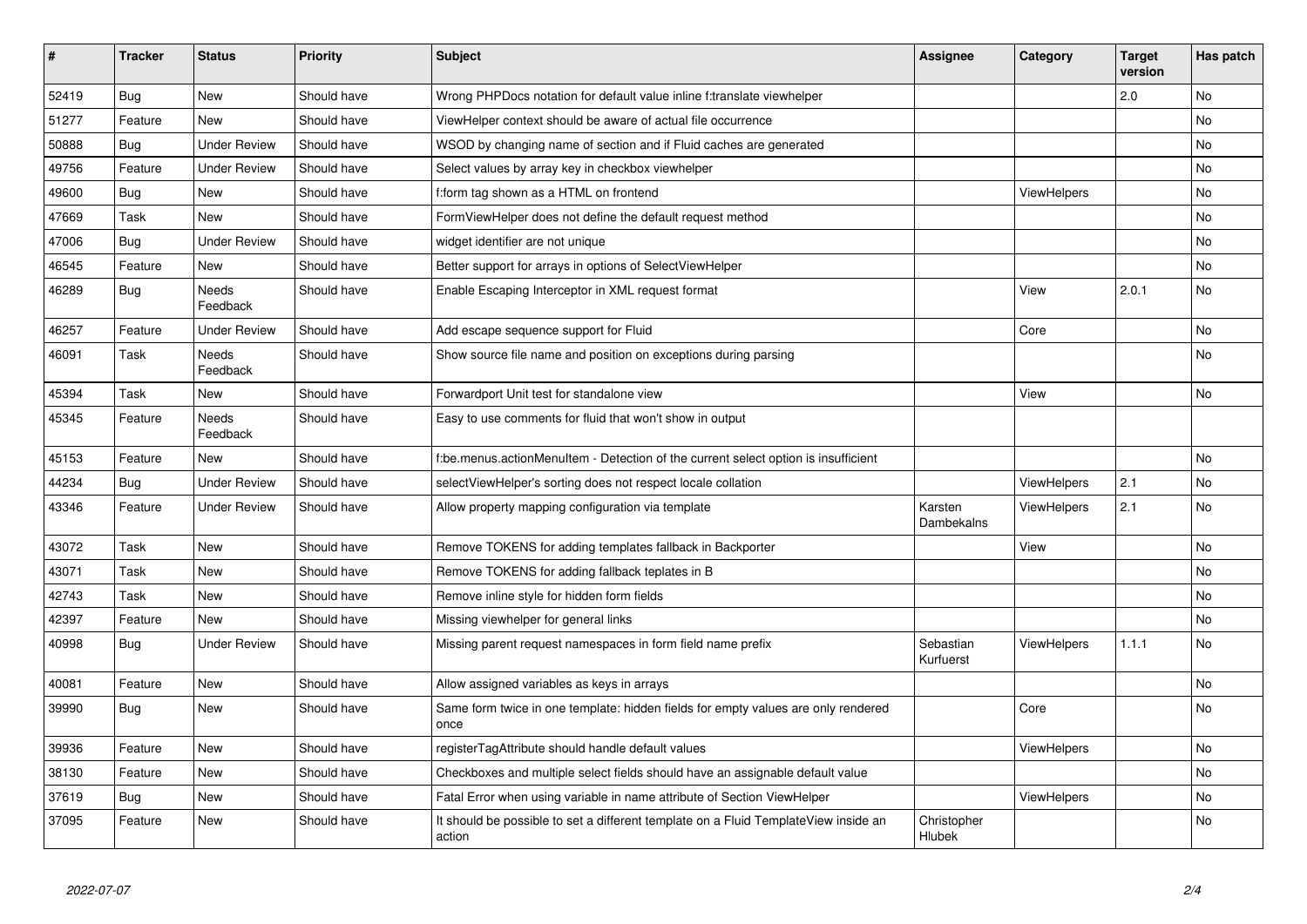| $\vert$ # | <b>Tracker</b> | <b>Status</b>       | <b>Priority</b> | <b>Subject</b>                                                                                              | <b>Assignee</b>             | Category           | <b>Target</b><br>version | Has patch |
|-----------|----------------|---------------------|-----------------|-------------------------------------------------------------------------------------------------------------|-----------------------------|--------------------|--------------------------|-----------|
| 36662     | <b>Bug</b>     | Needs<br>Feedback   | Should have     | Checked state isn't always correct when property is collection                                              | Kevin Ulrich<br>Moschallski | ViewHelpers        | 1.1.1                    | <b>No</b> |
| 36655     | Bug            | New                 | Should have     | <b>Pagination Links</b>                                                                                     |                             | Widgets            |                          | No        |
| 36410     | Feature        | <b>New</b>          | Should have     | Allow templates to send arguments back to layout                                                            |                             | <b>ViewHelpers</b> |                          | No        |
| 34682     | Bug            | <b>Under Review</b> | Should have     | Radio Button missing checked on validation error                                                            |                             | ViewHelpers        |                          | <b>No</b> |
| 33394     | Feature        | Needs<br>Feedback   | Should have     | Logical expression parser for BooleanNode                                                                   | <b>Tobias Liebig</b>        | Core               |                          | No        |
| 33215     | Feature        | New                 | Should have     | RFC: Dynamic values in ObjectAccess paths                                                                   |                             |                    |                          | No        |
| 32035     | Task           | New                 | Should have     | Improve fluid error messages                                                                                |                             | Core               |                          | Yes       |
| 31955     | Feature        | New                 | Should have     | f:uri.widget                                                                                                |                             | Widgets            |                          | No        |
| 30937     | Bug            | New                 | Should have     | CropViewHelper stringToTruncate can't be supplied so it can't be easily extended                            |                             | <b>ViewHelpers</b> |                          | Yes       |
| 28554     | <b>Bug</b>     | New                 | Should have     | (v4) implement feature flag to disable caching                                                              |                             |                    |                          | No        |
| 28553     | Bug            | New                 | Should have     | improve XHProf test setup                                                                                   |                             |                    |                          | No        |
| 28552     | Bug            | New                 | Should have     | (v5) write ViewHelper test for compiled run; adjust functional test to do two passes<br>(uncached & cached) |                             |                    |                          | No        |
| 28551     | Bug            | Accepted            | Should have     | (v4) backport VHTest                                                                                        | Sebastian<br>Kurfuerst      |                    |                          | <b>No</b> |
| 28550     | Bug            | New                 | Should have     | (v4) make widgets cacheable, i.e. not implement childnodeaccess interface                                   |                             |                    |                          | <b>No</b> |
| 28549     | Bug            | New                 | Should have     | make widgets cacheable, i.e. not implement childnodeaccess interface                                        |                             |                    |                          | No        |
| 13045     | <b>Bug</b>     | <b>New</b>          | Should have     | Entity decode of strings are different between if-conditions and output of variable                         |                             |                    |                          |           |
| 12863     | <b>Bug</b>     | New                 | Should have     | Attributes of a viewhelper can't contain a '-'                                                              | Sebastian<br>Kurfuerst      | Core               |                          | <b>No</b> |
| 10911     | Task           | New                 | Should have     | Tx Fluid ViewHelpers Form AbstractFormViewHelper->renderHiddenIdentityField<br>should be more reliable      |                             | <b>ViewHelpers</b> |                          | No        |
| 9950      | Task           | New                 | Should have     | Binding to nested arrays impossible for form-elements                                                       |                             | ViewHelpers        |                          |           |
| 9514      | Feature        | New                 | Should have     | Support explicit Array Arguments for ViewHelpers                                                            |                             |                    |                          |           |
| 8648      | <b>Bug</b>     | New                 | Should have     | format.crop ViewHelper should support all features of the crop stdWrap function                             |                             | ViewHelpers        |                          | No        |
| 8491      | Task           | Needs<br>Feedback   | Should have     | link.action and uri.action differ in absolute argument                                                      | Karsten<br>Dambekalns       | <b>ViewHelpers</b> |                          | No        |
| 5933      | Feature        | Accepted            | Should have     | Optional section rendering                                                                                  | Sebastian<br>Kurfuerst      | <b>ViewHelpers</b> |                          | <b>No</b> |
| 4704      | Feature        | New                 | Should have     | Improve parsing exception messages                                                                          |                             | Core               |                          |           |
| 3481      | Bug            | New                 | Should have     | Use ViewHelperVariableContainer in PostParseFacet                                                           |                             | Core               |                          | No        |
| 3291      | Feature        | Needs<br>Feedback   | Should have     | Cacheable viewhelpers                                                                                       |                             |                    |                          | No        |